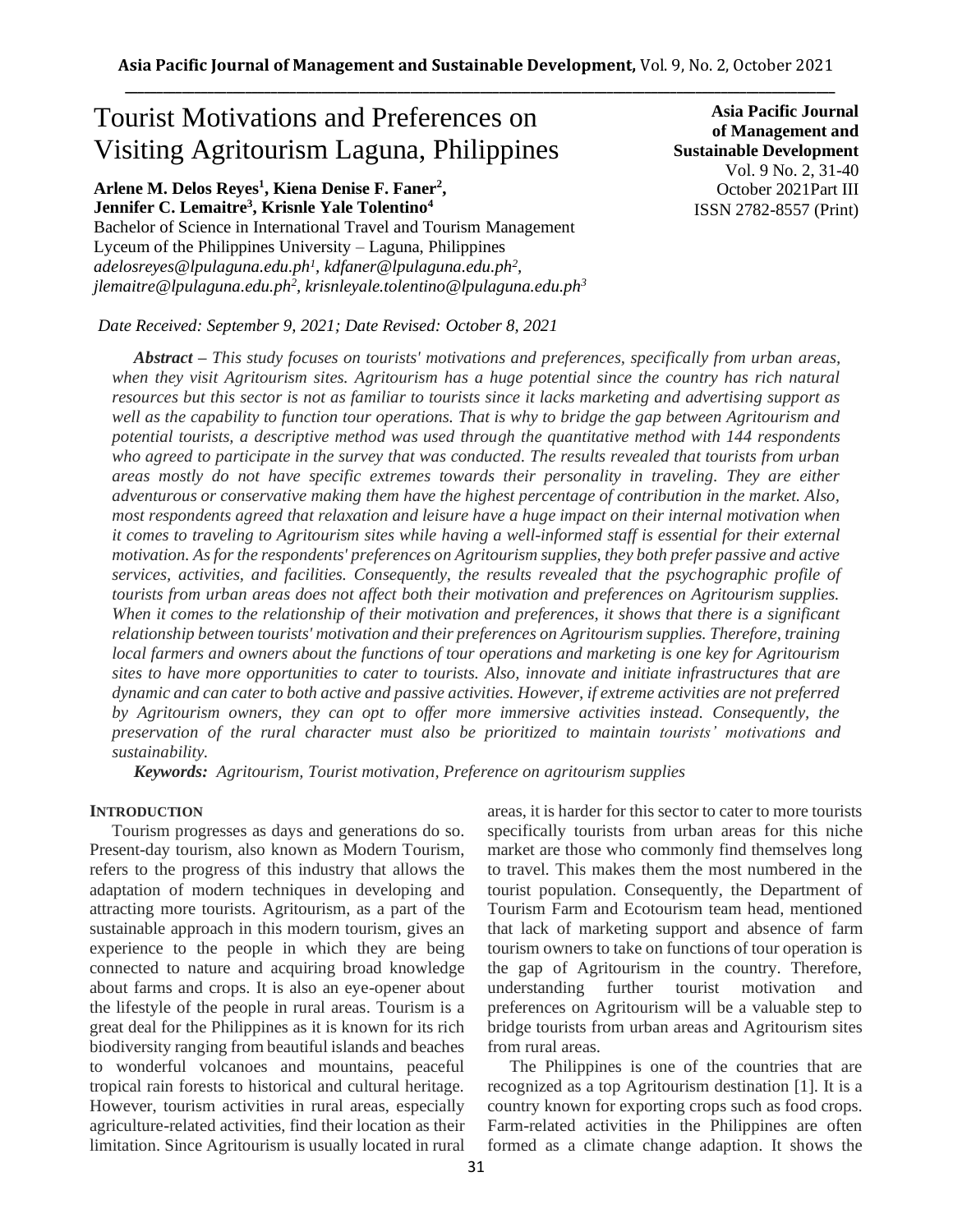challenges of the farmers in the Philippines and the factors of their success [2]. The future of the Philippines can be curved if Agritourism will be developed. It is stated that agriculture is the backbone of the economy because it provides for the needs of the people [3].

Southeast Asian Regional Center for Graduate Study and Research in Agriculture (SEARCA) Director Gil C. Saguiguit Jr. said, "We are happy that four years later, the Philippines has signed into law the Farm Tourism Development Act. It will help raise farmers' incomes and increase players in the rural tourism industry," as they start introducing the advocacy of Farm Tourism in the Philippines last 2012. But for 8 years now, there is still a huge gap in this sector. The gaps in the Agritourism of the Philippines include the absence and lack of marketing support and absence of farm owners to take on functions of tour operations as claimed by Gwendolyn S. Batoon, the Department of Tourism (DOT) Farm & Ecotourism team head, at the SEARCA workshop. As can be observed, agritourism has a huge potential since the country has rich natural resources but, this sector is not as well-known to tourists since it lacks marketing and advertising support as well as the capability to function tour operations [4].

For these reasons, this study aims to answer if tourists from urban areas have a specific personality when it comes to traveling in terms of allocentric, psychometric, and mid-centric. Allocentric tourists are outgoing, extroverted tourists who enjoy meeting new people from diverse cultures. These tourists are more confident and are up for new experiences and extreme activities in unique new destinations [5]. While Psychocentric tourists are into usual and familiar destinations avoiding uncertainty [6] and they travel for a purpose of relaxation [7]. Then, Midcentric is a balanced combination of both allocentric and psychometric. Sometimes they are adventurous and wanted to take a risk resulting in them having a higher percentage of contribution in the market [8].

Also, to reveal whether the mentioned tourists have unique motivation and preferences when visiting Agritourism since tourists from urban and rural areas have differences when it comes to their motivation and preferences [9]. Moreover, the motivation theory, mentioned that tourist motivation varies internally and externally [10]. Internal motivation iscovers those personal reasons that push tourists to go out of their usual environment; This reflects tourists' personalities. Meanwhile, external motivation is what pulls tourists to visit a certain attraction, which refers to the supplies

that can be seen and experienced in the actual attraction; This reflects tourists' preferences. Connecting and understanding tourists' personalities, motivations and preferences will be a huge step in providing references for Agritourism sites to consider in supplying their business attractions. Therefore, it will be beneficial for organizations promoting Agritourism, Agritourism sites themselves, the farmers, and employees alike, the community, and for future researchers.

## **OBJECTIVES OF THE STUDY**

This study aimed to determine the factors tourists from Laguna consider in visiting Agritourism sites, more specifically to: first, determine tourists' psychographic profile toward traveling in terms of allocentric, psychometric, and mid centric; second, identify possible tourist motivation on visiting Agritourism in terms of internal motivation and external motivation; third, determine tourists' preferences on visiting Agritourism supplies in terms of facilities, services, and products/activities; fourth, test the significant difference on the tourist motivation and preferences when grouped according to psychographic profile; fifth, test the significant relationship between tourist motivation and preferences on Agritourism supplies; and lastly, propose an action plan for Agritourism development.

## **MATERIALS AND METHODS**

The researchers conducted quantitative research to collect the data. For the researchers to gather statistics and information, the use of online surveys was utilized from a sample size of 144. The respondents for this study were tourists from Laguna, specifically from the cities of Calamba, Santa Rosa, Binan, and Cabuyao. Specifically, 36 respondents in each city were mentioned. The sampling technique that was used to determine the size of the respondents for this study was Quota Sampling. The questionnaire was researchermade. The Cronbach Alpha for the pilot test was 0.934. As the researchers distributed the questionnaire online, there was an informed consent attached to the questionnaire stating that upon submitting the form, they agree that the data they have given would be used solely for the study. The researchers used statistical tools to collect the data to interpret the Percentage, Frequency Distribution, Weighted Mean, ANOVA, and Spearman Rho was used.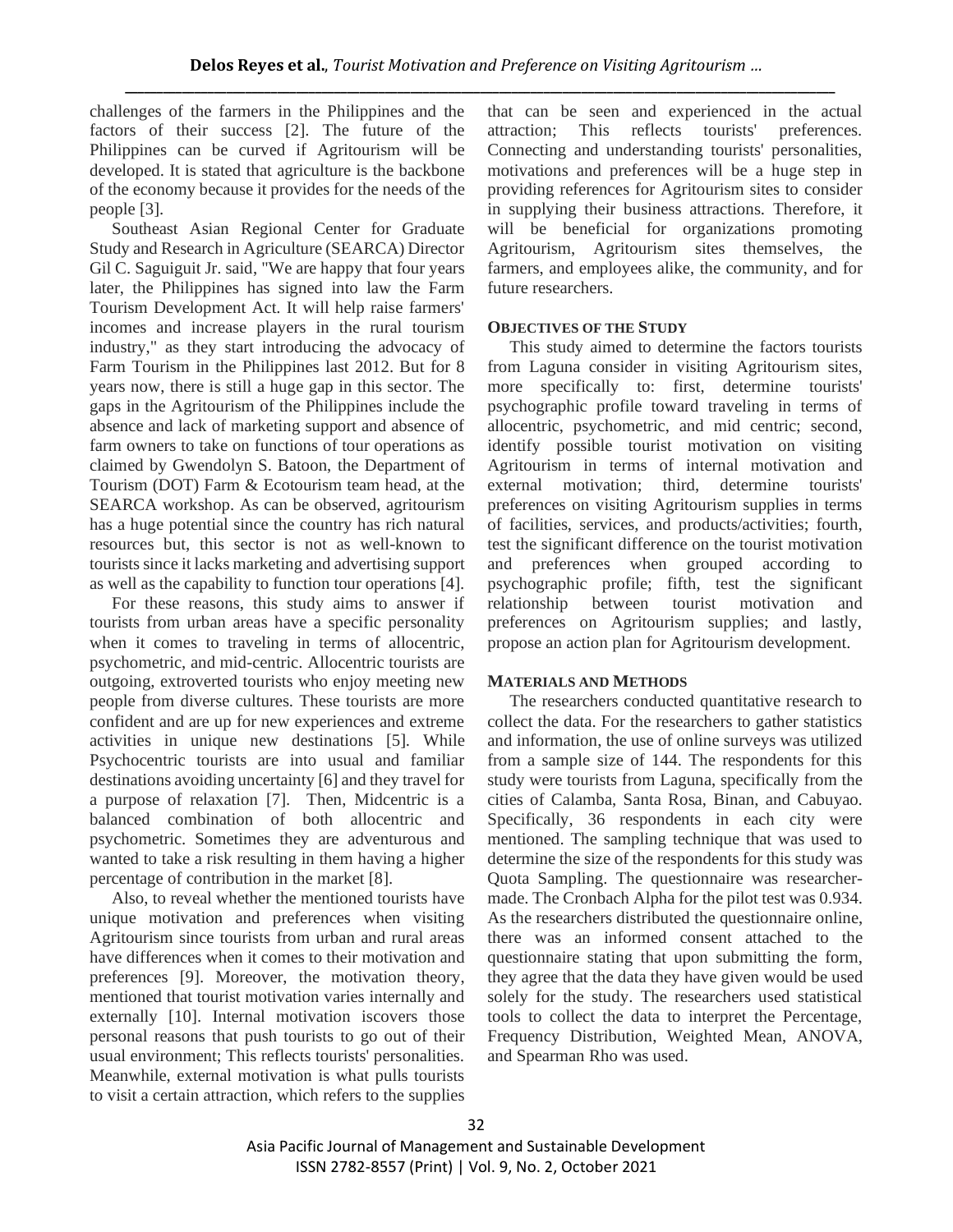## **RESULTS AND DISCUSSION**

The psychographic profile of tourists is shown in this section. The result was presented in terms of allocentric, psychometric, and mid-centric. The indicators below are the items that correspond to the questions in the instrument.

## **Table 1 Tourists' psychographic profile**

| Indicators                 | ALL. |               | <b>PSY</b> |               |     |               |
|----------------------------|------|---------------|------------|---------------|-----|---------------|
|                            | f    | $\frac{0}{0}$ | f          | $\frac{0}{0}$ | f   | $\frac{0}{0}$ |
| <b>Destination Choices</b> | 10   | 7             | 9          | 6             | 125 | 87            |
| Preferences on             | 46   | 32            | 28         | 19            | 70  | 49            |
| Activities                 |      |               |            |               |     |               |
| Tour Structure and         | 92   | 64            | 33         | 23            | 19  | 13            |
| Freeness on Trips          |      |               |            |               |     |               |
| Purpose of Travel          | 12   | 8             | 14         | 10            | 118 | 82            |
| Socialization in           | 50   | 35            | 22         | 15            | 72  | 50            |
| Travelling                 |      |               |            |               |     |               |

Legend: *Allocentric (All) Psychometric (Psy) Midcentric (Mid)*

The respondents have the highest frequency or percentage on the mid centric under the destination choices (87%). This shows that the majority prefer both urban and rural tourist attractions. In this case, the destination choices of tourists can be easily satisfied since they prefer either of the two choices. This makes them have a higher percentage of contribution in the market [8].

The second-highest percentage in the data is the mid centric in the purpose of travel (82%). Next is also the mid centric from socialization in traveling (50%). Then, mid centric in preferences on activities (49%). However, what makes the result unique and interesting is the high percentage of allocentric towards tour structure and freeness on trips (64%). This is the only indicator resulting in allocentric as the highest percentage that the respondents possess when it comes to travel personality. Therefore, most of the respondents pay more attention to how much freedom and flexibility they can have on tours for allocentric are those people who are adventurous and outgoing [11].

It can be seen in Table 3 that the respondents strongly agreed on the given indicators with a composite mean of 3.60. It appears that the respondents strongly agreed that their main reason for traveling to rural areas are for the sake of relaxation and to escape from stress (3.80) ranking first in the specified indicators. This objective mostly applies to almost every individual. From students trying to go through with studies may it be face-to-face or through online classes trying to find a way to ease up tension and anxiety, to different employees of different groups and companies trying to escape workload and to release the rigid routine of working.

In connection to recent events, Airbnb hosts in rural places have suffered due to the coronavirus pandemic but on the contrary, it has been away for Airbnb hosts from the rural area's businesses to emerge due to travelers looking for different, new, and safe environments to escape the said virus [12]. In addition, people who normally live in the busy streets of the city are finding comfort in renting and staying in the countryside. And with the fear of the second wave of the virus, most families find this as the best way to avoid crowds and to spend the rest of the lockdown on spacious grounds.

**Table 3 Tourist motivations on visiting agritourism in terms of internal motivation**

|    | <b>Internal Motivation</b>              | WM   | VI  | Rank                   |
|----|-----------------------------------------|------|-----|------------------------|
|    | 1. for leisure motivation or to simply  | 3.58 | SА  | 3                      |
|    | have fun and try something new.         |      |     |                        |
| 2. | to develop skills and abilities and     | 3.49 | A   | 6                      |
|    | enhancing environmental ethics.         |      |     |                        |
| 3. | to maintain the pride of one's culture, | 3.53 | SA. | 4.5                    |
|    | support sub-cultural groups, and for    |      |     |                        |
|    | social interaction.                     |      |     |                        |
|    | 4. for relaxation and to escape from    | 3.80 | S A | 1                      |
|    | stress.                                 |      |     |                        |
| 5. | to escape the usual environment or      | 3.67 | SА  | $\mathfrak{D}_{\cdot}$ |
|    | routine.                                |      |     |                        |
| 6. | to celebrate occasions with family      | 3.53 | S A | 4.5                    |
|    | and friends.                            |      |     |                        |
|    | <b>Composite Mean</b>                   | 3.60 | SА  |                        |

*Legend: 3.50 – 4.00 = Strongly Agree (SA); 2.50 – 3.49 = Agree(A); 1.50 – 2.49 = Disagree(D); 1.00 – 1.49 = Strongly Disagree (SD).*

Additional information by the same table, the respondents admit that one of their internal motivations for traveling to rural places is to escape the usual environment or routine (3.67). Also, one of many reasons the respondents travel is for leisure and fun and to try something new (3.58) ranking third in the given indicators. Also, maintaining pride in one's culture, support sub-cultural groups and social interaction (3.53), and celebrating occasions with family and friends (3.53) ranking fourth in the given indicators.

Lastly, the respondents also agreed that one of their reasons for traveling is to develop skills and abilities and to enhance environmental ethics (3.49) ranking as the lowest in the given indicators. Developing new skills and abilities is still again regardless of how big or small they are. From time management and having the patience to learning to come out of one's comfort zone and never taking nature for granted.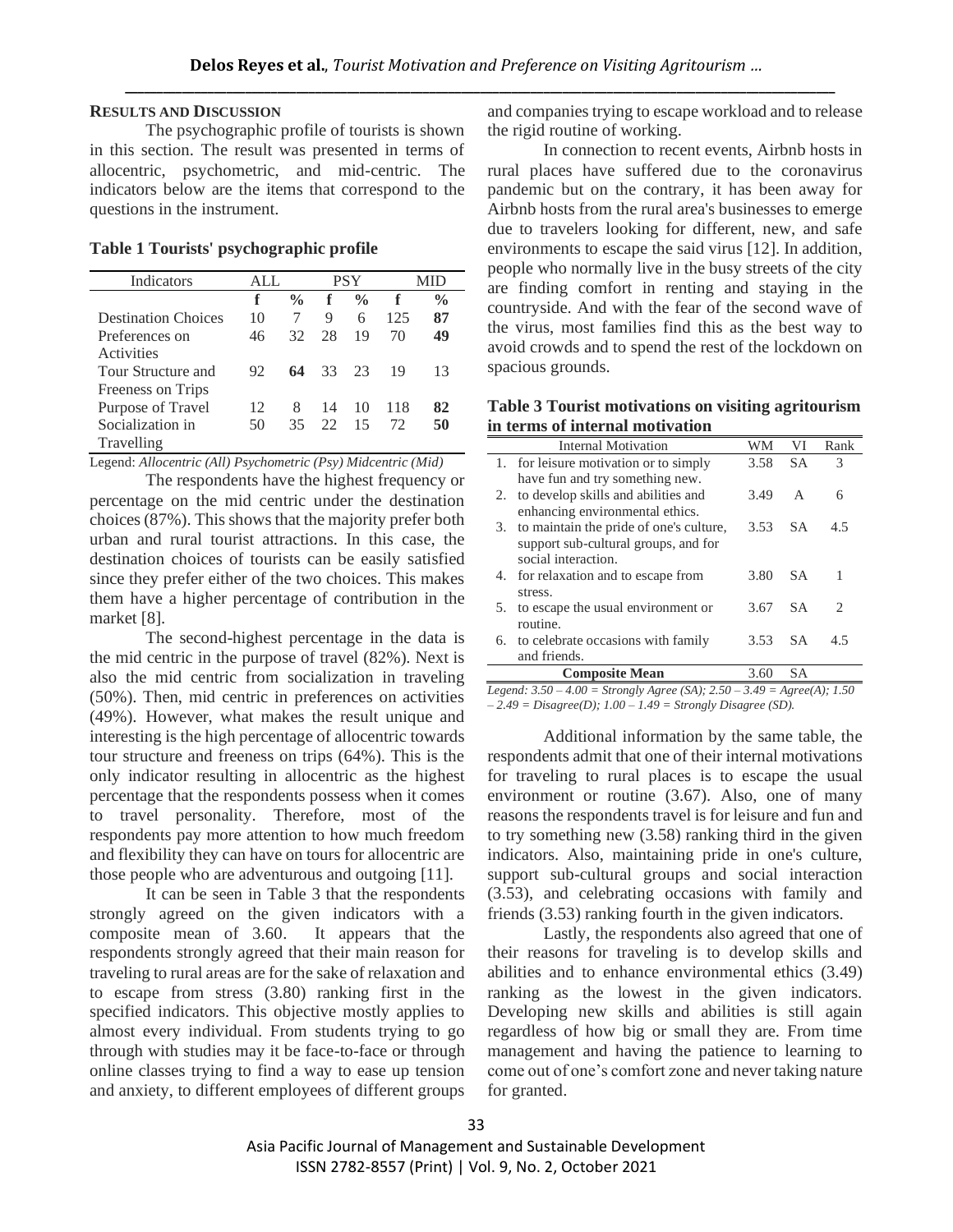| Table 4 Tourist motivations on visiting agritourism |  |
|-----------------------------------------------------|--|
| in terms of external motivation                     |  |

|                       | <b>External Motivation</b>            | WМ   | VI        | Rank                          |
|-----------------------|---------------------------------------|------|-----------|-------------------------------|
|                       | I look forward to outdoor activities. | 3.51 | <b>SA</b> | 5                             |
| $\mathcal{D}_{\cdot}$ | I desire contact with residents'      | 3.34 | A         | 6                             |
|                       | hospitality and communicativeness.    |      |           |                               |
| 3.                    | I desire to experience space and      | 3.65 | <b>SA</b> | 3.5                           |
|                       | freedom.                              |      |           |                               |
| $4_{\cdot}$           | I look forward to traditional food.   | 3.65 | <b>SA</b> | 3.5                           |
| 5.                    | I look forward to outstanding         | 3.76 | <b>SA</b> | $\mathfrak{D}_{\mathfrak{p}}$ |
|                       | scenery.                              |      |           |                               |
| 6.                    | I look forward to experiencing the    | 3.78 | SА        |                               |
|                       | stillness and calmness of rural       |      |           |                               |
|                       | settings.                             |      |           |                               |
|                       | <b>Composite Mean</b>                 | 3.62 | SА        |                               |

*Legend: 3.50 – 4.00 = Strongly Agree (SA); 2.50 – 3.49 = Agree(A); 1.50 – 2.49 = Disagree(D); 1.00 – 1.49 = Strongly Disagree (SD).*

Table 4 presents the results of the respondents where they strongly agreed on the given indicators with a composite mean of (3.62). It appears in the table above that the respondents strongly agreed that one of their strongest external motivations in visiting agritourism is to experience the stillness and calmness of the rural setting (3.78) ranking first in the specified indicators. As those who live in the city are surrounded by buildings and busy roads, it is almost impossible to find a calm and peaceful place that isn't on top of a building. It is understandable as to why most people in the urban areas crave the refreshing and aesthetically pleasing surroundings of nature for it is undeniably the best way to destress and to contemplate one's life. Seeing beautiful and aesthetically pleasing scenery and landscapes can create a meaningful connection with nature and could enhance one's well-being by refreshing one's mind and body as well as one's quality of life. Furthermore, those people who have been working hard see visiting natural sceneries as a form of reward, which then helps boost one's mood and promote inner motivation and more productivity [13].

On the other hand, it can also be seen in the same table, one of the respondents' external motivations in visiting agritourism sites is because of its outstanding scenery (3.76). Moreover, more reasons for the respondents' external motivations are to experience space and freedom (3.65) and to experience different traditional foods (3.65). Plus, they also look forward to outdoor activities (3.51).

Finally, one of the many motivations the respondents agreed to is the desire to connect with the residents' hospitality and communicativeness (3.34). Ranked as the lowest in the given indicators. Getting to experience different cultures and hospitality is a great way for someone to gain empathy among others and create a connection with other people [14]. Since when situated in a place with different ways and cultures, a person must learn to be open to it and learn that not every culture is the same way, and must-see it from different perspectives.

The results of tourists' preferences on Agritourism supplies are presented in this table. specifically, in terms of facilities, services, and products/activities.

**Table 5 Tourists' preferences on agritourism supplies in terms of facilities**

| supplies in terms of facilities           |      |           |                               |  |  |
|-------------------------------------------|------|-----------|-------------------------------|--|--|
| Facilities                                | WМ   | VI        | Rank                          |  |  |
| 1. There must be safety in unfamiliar     | 3.81 | <b>SA</b> | $\mathfrak{D}_{\mathfrak{p}}$ |  |  |
| equipment and areas.                      |      |           |                               |  |  |
| Facilities must have sanitation and       | 3.85 | S A       | 1                             |  |  |
| disinfection amidst the facilities and    |      |           |                               |  |  |
| produced products.                        |      |           |                               |  |  |
| A Garden or orchard must be present<br>3. | 3.50 | S A       | 6                             |  |  |
| to be able to operate garden tours.       |      |           |                               |  |  |
| 4. Facilities must be aesthetically       | 3.68 | SА        |                               |  |  |
| pleasing and have meaningful              |      |           |                               |  |  |
| sceneries and landscapes.                 |      |           |                               |  |  |
| There must be parking lots.               | 3.67 | SA.       | 5                             |  |  |
| There must be lodging amenities for       | 3.71 | <b>SA</b> | 3                             |  |  |
| staycations.                              |      |           |                               |  |  |
| <b>Composite Mean</b>                     | 3.70 | SА        |                               |  |  |
|                                           |      |           |                               |  |  |

*Legend: 3.50 – 4.00 = Strongly Agree (SA); 2.50 – 3.49 = Agree(A); 1.50 – 2.49 = Disagree(D); 1.00 – 1.49 = Strongly Disagree (SD).*

Table 5 implies that the tourists strongly agreed that the Facilities are important when it comes to their preferences on Agritourism Supplies (3.70). It shows that Facilities affects their perception when it comes to Agritourism Sites. It is promoted in today's modern world is a reason that the world is aiming for sustainable rural development. The facilities have a big impact on Agritourism Sites it is the main problem when it comes to increasing of demand of agritourism, the number of the tourist are increasing if they find the facilities attractive.

The highest indicator from the table that the respondents strongly agreed with is that "The Facilities must have sanitation and disinfection amidst the facilities and produced products (3.85). The tourists are more concerned about the cleanliness of the facilities and their products. Especially now that there is pandemic, tourists are strict when it comes to sanitation since it will affect their health. Tourists who have visited a farm served as a basis on what are the factors that satisfy them for the development of Agritourism [15]. The highest measure of the variable to satisfy them is the improvement of the cleanliness of facilities.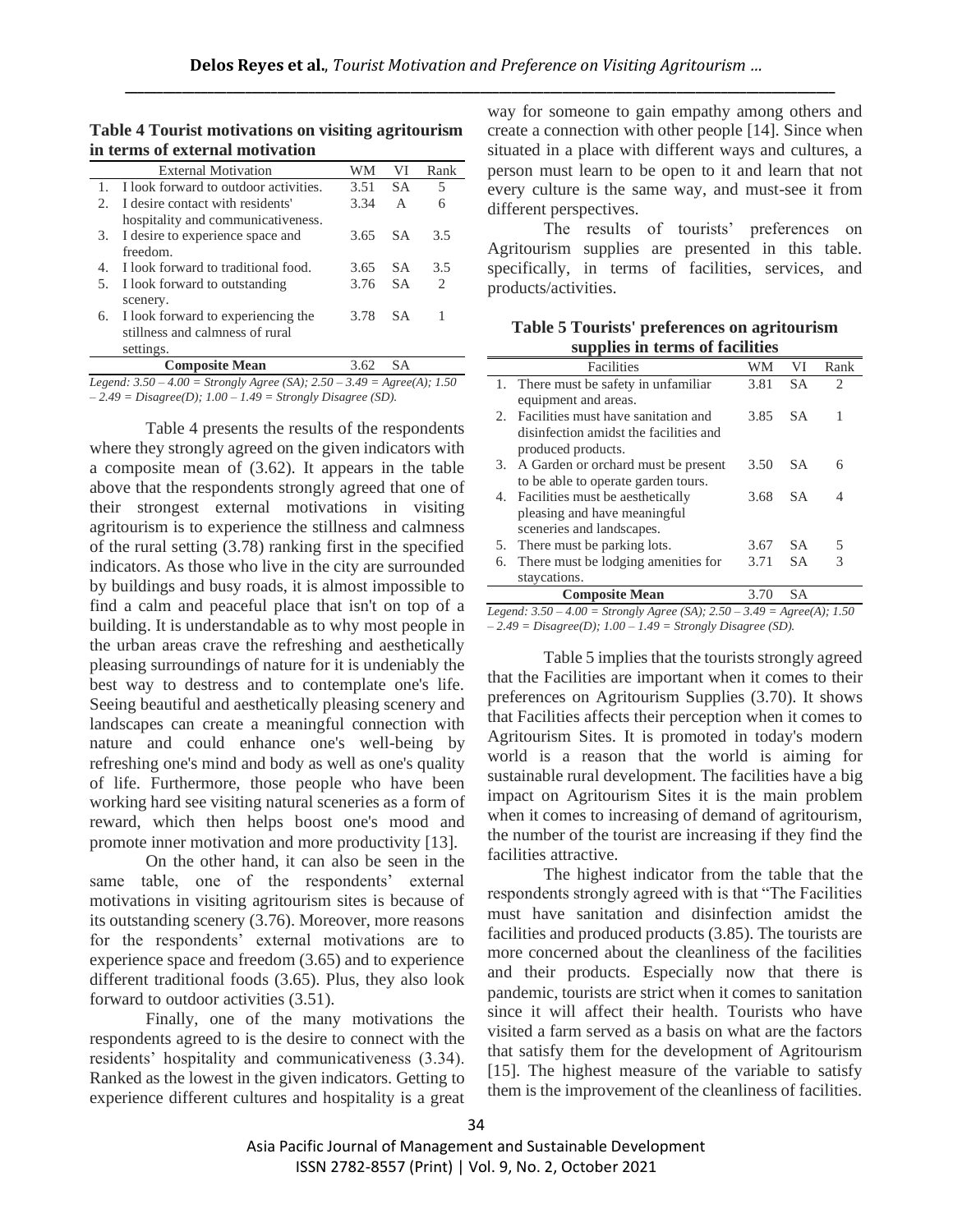As the lack of sanitation is the major public health concern, lack of suitable sanitation in the facilities will increase the cause of anxiety, especially to the women and children.

On the other hand, the respondents strongly agreed that there must be safety in unfamiliar equipment and areas (3.81). The respondents strongly agreed that there must be lodging amenities for staycations (3.71) ranked third in the table. Also, the respondents strongly agreed that the facilities must be aesthetically pleasing and meaningful sceneries and landscapes (3.68) fifth, the respondents strongly agree that there must be parking lots.

Lastly, the respondents also strongly agreed that a Garden or orchard must be present to be able to operate garden tours (3.50). Tourists are also interested in the garden especially now that a lot of people are into planting different kinds of plants. Operating garden tours will help the tourists gain knowledge about gardens or orchards. Garden has a big impact especially on the market and the perception of the people to Agritourism.

**Table 6 Tourists' preferences on agritourism supplies in terms of services**

|    | Services                              | WМ   | VI        | Rank |
|----|---------------------------------------|------|-----------|------|
| 1. | Staff must be well informed in terms  | 3.86 | SА        | 1    |
|    | of answering inquiries.               |      |           |      |
| 2. | Agritourism sites must have guides    | 3.71 | SA.       | 5    |
|    | who are informative about the farm's  |      |           |      |
|    | operations and features.              |      |           |      |
| 3. | A service that gives tourists the     | 3.66 | SA.       | 6    |
|    | freedom to explore the Agritourism    |      |           |      |
|    | site.                                 |      |           |      |
| 4. | Agritourism sites must be accessible. | 3.73 | SA.       | 4    |
|    | to not only the 'regular' individuals |      |           |      |
|    | but as well as to senior citizens and |      |           |      |
|    | persons with disabilities.            |      |           |      |
| 5. | A service that would make their       | 3.74 | <b>SA</b> | 3    |
|    | customers feel at home even if        |      |           |      |
|    | they're away from home.               |      |           |      |
| б. | Service must be sincere and with      | 3.81 | <b>SA</b> | 2    |
|    | commitment, enthusiasm, and           |      |           |      |
|    | hospitality.                          |      |           |      |
|    | <b>Composite Mean</b>                 | 3.75 | SА        |      |

*Legend: 3.50 – 4.00 = Strongly Agree (SA); 2.50 – 3.49 = Agree(A); 1.50 – 2.49 = Disagree(D); 1.00 – 1.49 = Strongly Disagree (SD).*

It can be gleaned from Table 6 that the Services affects the Tourist's preferences on Agritourism Supplies (3.75). It has been proven that services are known to act as a vital factor when it comes to agritourism [16]. With that, it is a must for agritourism sites to possess services that are professional, outstanding, and hospitable and to have staff that is

well informed in terms of answering inquiries and guides who are informative about the farm's operations and features. Quality of high services is important in Agritourism to ensure the existence of the staff in the field to provide excellent service quality. The highest indicator from the table is the staff must be well in terms of answering inquiries (3.86). The visitors are deciding whether they will come or not are based on the impression that the staff gives when they are responding to the inquiries/questions. People are more focused on the time of the response so knowing to answer inquiries is important [17].

Also, the respondents strongly agreed that service must be sincere and with commitment, enthusiasm, and hospitable (3.81). Third, in the indicators, the respondents strongly agreed that they want a service that will make them feel at home  $(3.74)$ . As well as the respondents strongly agreed that Agritourism sites must be accessible to not only the 'regular' individuals but as well as to senior citizens and persons with disabilities (3.73). Ranked fifth on the indicators Agritourism sites must have guides who are informative about the farm's operations and features  $(3.71)$ .

At last, tourists are traveling for a reason that they want an escape; they want to feel the freedom; and they want to explore. They must have the power on deciding what they will do in a certain destination. The lowest in the indicators the respondents strongly agreed that the tourists must have the freedom to explore that Agritourism site (3.66). It is important to have an interaction or a strong connection between the tourist and the Agritourism sites it will help to further studies about agriculture/agritourism [18]. The tourist and visitors want an attractive farm wherein the agritourism is developed and has improved service in a reason that they want to roam around, relax, and enjoy.

Table 7 implies that the tourists as the respondents strongly agree that the Products on Agritourism Sites have an impact on their preferences on Agritourism Supplies (3.56). Providing products that are innovated has a big impact on the tourist's preferences on Agritourism Supplies there is a high level of percentage on satisfactory if the products that will be provided are something that will get the tourist's attention. Agritourism has contributed a lot of things, especially to the farmers. Producing diverse products in agritourism will increase the visitations it will be a great advantage especially to the farmers.

The highest indicator which ranked first wherein the respondents strongly agreed that it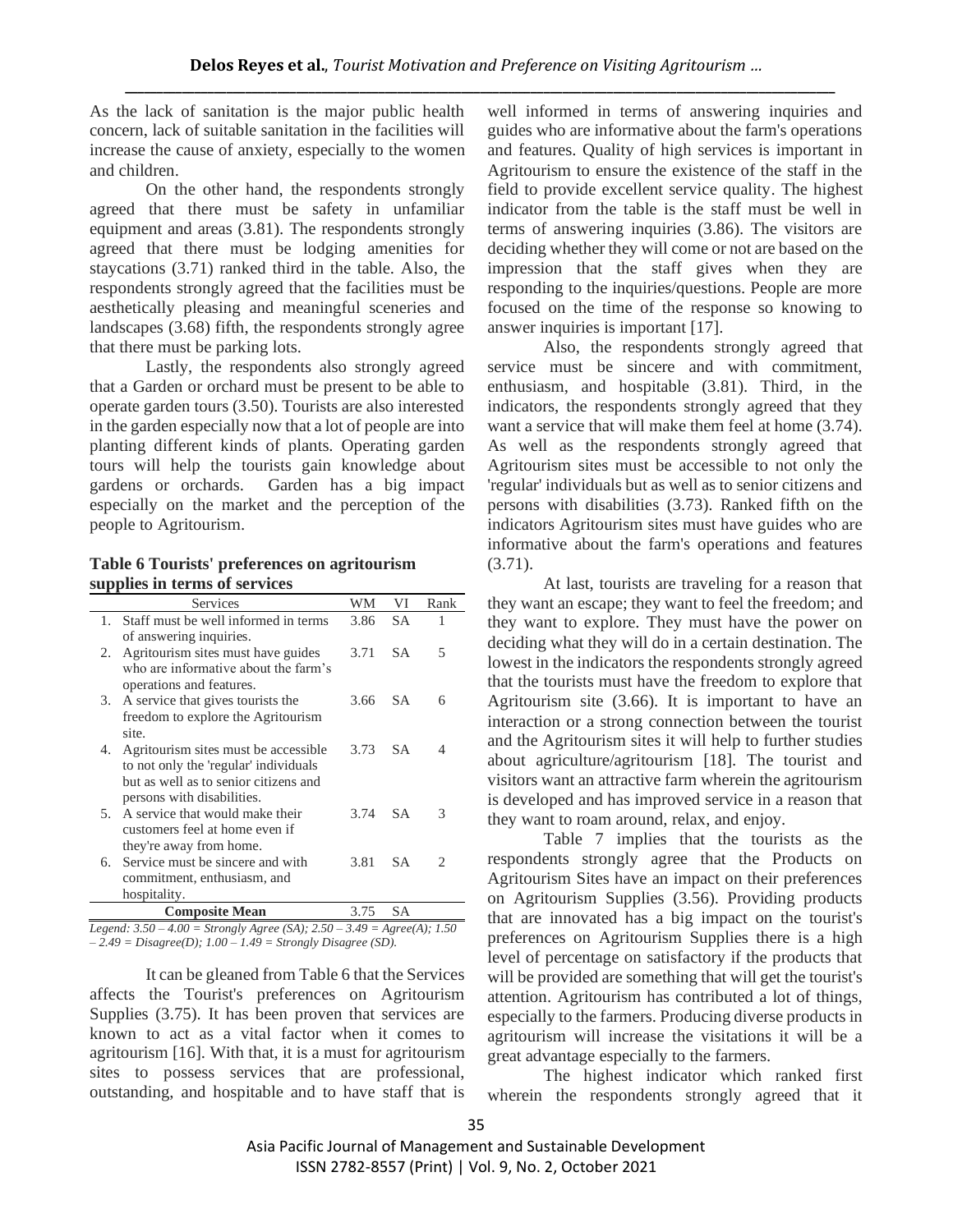promotes health and wellness for those who seek healing from natural extracts – phytotherapy (3.65). Nowadays, people are more conscious of their health. Phytotherapy is a big help in preventing diseases and Agritourism also promotes health to the tourists.

**Table 7 Tourists' preferences on agritourism supplies in terms of products**

|    | Products                                   | WМ   | VI             | Rank                        |
|----|--------------------------------------------|------|----------------|-----------------------------|
|    | 1. Agritourism sites must have activities  | 3.52 | <b>SA</b>      | 5                           |
|    | or rides that can be experienced such      |      |                |                             |
|    | as zipline, biking, horse-riding, etc.     |      |                |                             |
|    | 2. There's a 'pick and eat' where you get  | 3.56 | SA.            | 4                           |
|    | to experience eating the food you have     |      |                |                             |
|    | freshly picked from the site.              |      |                |                             |
|    | 3. There must be a workshop regarding      | 3.44 | $\overline{A}$ | 6                           |
|    | conventional country craftsmanship         |      |                |                             |
|    | and culture                                |      |                |                             |
|    | 4. Agritourism sites must have fresh local | 3.62 | S A            | $\mathcal{D}_{\mathcal{A}}$ |
|    | products directly being sold.              |      |                |                             |
|    | 5. It promotes health and wellness for     | 3.65 | SA.            | 1                           |
|    | those who seek healing from natural        |      |                |                             |
|    | $extracts - phytotherapy.$                 |      |                |                             |
| 6. | Agritourism sites must have crops and      | 3.58 | SА             | 3                           |
|    | livestock to showcase tourists for         |      |                |                             |
|    | sightseeing.                               |      |                |                             |
|    | <b>Composite Mean</b>                      | 3.56 | SА             |                             |

*Legend: 3.50 – 4.00 = Strongly Agree (SA); 2.50 – 3.49 = Agree(A); 1.50 – 2.49 = Disagree(D); 1.00 – 1.49 = Strongly Disagree (SD).*

Having said that, ranked second on the indicators that the respondents strongly agreed is Agritourism sites must have fresh local products directly being sold (3.62). Another that the respondents strongly agreed with is Agritourism sites must have crops and livestock to showcase tourists for sightseeing (3.58). Fourth, the respondents strongly agreed that there must be a 'pick and eat' where they get to experience eating the food they have freshly picked from the site (3.56). Further, ranked fifth in the indicators Agritourism sites must have activities or rides that can be experienced such as zip line, biking, horse-riding, etc.  $(3.52)$ .

Table 7 implies that the tourists as the respondents strongly agree that the Products on Agritourism Sites have an impact on their preferences on Agritourism Supplies (3.56). Providing products that are innovated has a big impact on the tourist's preferences on Agritourism Supplies there is a high level of percentage on satisfactory if the products that will be provided are something that will get the tourist's attention. Agritourism has contributed a lot of things, especially to the farmers. Producing a diverse product in agritourism will increase the visitations it will be a great advantage especially to the farmers.

Lastly, in this table, the sixth-ranked in the indicators is the only one that the respondents agreed on that there must be a workshop regarding conventional country craftsmanship and culture (3.44). Workshops regarding conventional country craftsmanship and culture are one activity that can help teach not just the individuals who are getting ready for the agrarian field [19]. It will also be a way for locals and tourists to acquire knowledge and skills. Having an organization that implementing workshops will help the developing country to develop their creativity [20].

The difference of tourist motivation – both internal and external motivation – and the preferences of tourists in Agritourism supplies in terms of facilities, service, and products/activities are presented in this section as they are a group to the Psychographic profile.

**Table 8 Difference in the tourist motivation when grouped according to psychographic profile**

|                         | Internal Motivation grouped by       | f-value | p-value |           |
|-------------------------|--------------------------------------|---------|---------|-----------|
|                         | <b>Destination</b> choices           | .395    | .675    | <b>NS</b> |
| $\mathfrak{D}_{\alpha}$ | Preferences on activities            | .144    | .866    | <b>NS</b> |
| 3.                      | Tour structure and freeness on trips | .233    | .792    | <b>NS</b> |
| 4.                      | Purpose of travel                    | .741    | .479    | <b>NS</b> |
| 5.                      | Socialization in traveling           | 1.683   | .190    | <b>NS</b> |
|                         | External Motivation grouped by       | f-value | p-value |           |
|                         | Destination choices                  | .199    | .820    | <b>NS</b> |
| 2.                      | Preferences on activities            | .040    | .961    | <b>NS</b> |
| 3                       | Tour structure and freeness on trips | 3.269   | .041    | S         |
| 4.                      | Purpose of travel                    | 2.098   | .126    | <b>NS</b> |
|                         |                                      |         |         |           |

*Legend: If p-value is <.05, Significant (S). If p-value is >.05, Not Significant (NS).*

For the difference of tourist motivation when grouped according to psychographic profile, table 8 reveals that the psychographic profile of the respondents is not significant to their internal motivation and mostly to their external motivation as well. Although the respondents have strongly agreed to the indicators of tourist motivations from the previous table, the result of this table implies that they do not take into consideration the extremes of their tours because most of the respondents have a mid-centric personality as they travel. It means that their motivation cannot be specified into psychometric or allocentric for most of them both possess these personalities. The reason behind this is that mid-centric are travelers who can be afraid of uncertainty yet, they can take a risk just to obtain new experiences [11].

However, the difference in tour structure and freeness on trips under external motivation makes a unique result for this is the only indicator resulting in a significant difference  $(f=3.269, p=0.41)$ . This was made possible as this indicator is the only indicator that resulted to allocentric in the psychographic result at the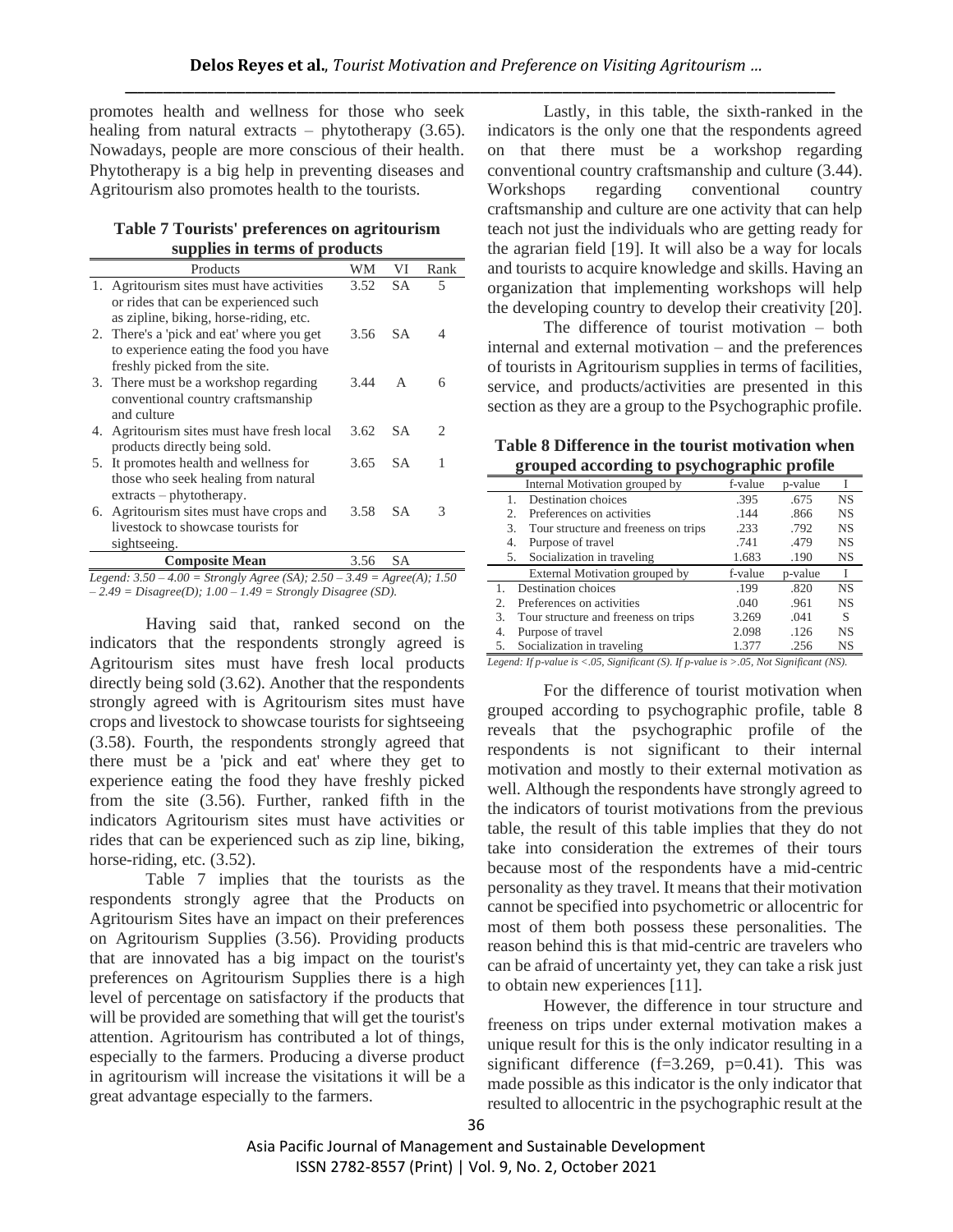first part, and everything else majored in mid centric. Most of the tourists take serious consideration on tour structure and freeness on trips. Although they are not mindful of the other indicators, they pay attention more to how much freedom and flexibility they can have on tours. This is because rural tourism is mostly associated to allow people to have more freedom of movement. Because it is not about travel, it is more about freedom [21]; that in freedom, everything else that tourists desire under their motivations will follow. Having the opportunity to be in control during tours leads to satisfaction to escape from the usual routine and stress and other reasons tourists have strongly agreed as their motivation to travel.

**Table 9 Difference in the tourists' preferences on agritourism supplies when grouped according to psychographic profile**

|    | Facilities grouped by                | f-value | p-value | Ι         |
|----|--------------------------------------|---------|---------|-----------|
| 1. | Destination choices                  | 2.080   | .129    | <b>NS</b> |
| 2. | Preferences on activities            | .168    | .845    | NS        |
| 3. | Tour structure and freeness on trips | .110    | .896    | <b>NS</b> |
| 4. | Purpose of travel                    | .384    | .682    | NS        |
| 5. | Socialization in traveling           | .955    | .387    | NS        |
|    | Services grouped by                  | f-value | p-value | I         |
| 1. | Destination choices                  | 2.130   | .123    | <b>NS</b> |
| 2. | Preferences on activities            | .285    | .752    | <b>NS</b> |
| 3. | Tour structure and freeness on trips | 1.218   | .299    | NS        |
| 4. | Purpose of travel                    | .489    | .615    | NS        |
| 5. | Socialization in traveling           | .652    | .522    | NS        |
|    | Products grouped by                  | f-value | p-value | L         |
| 1. | Destination choices                  | .063    | .939    | <b>NS</b> |
| 2. | Preferences on activities            | 1.697   | .187    | <b>NS</b> |
| 3. | Tour structure and freeness on trips | .382    | .683    | <b>NS</b> |
| 4. | Purpose of travel                    | .924    | .399    | NS        |
| 5. | Socialization in traveling           | .354    | .703    | NS        |

*Legend: If p-value is <.05, Significant (S). If p-value is >.05, Not Significant (NS).*

As for the difference of tourists' preferences on Agritourism supplies when grouped according to psychographic profile, Table 9 implies preferences of tourists toward Agritourism sites' facilities, services, and products do not have a significant effect on their psychographic profile. Meaning, in this case, tourists' psychographic profile and preference are independent of one another. They do not affect each other.

This somehow makes sense since tourists tend to be mid-centric. They do not have a specific preference making them flexible in accepting supplies that are offered to them - may it be for passive or for adventurous tourists.

On the other hand, though tourists' preferences on Agritourism supplies do not have a significant difference to their psychographic profile, facilities, services, and products are an essential tool to consider when it comes to the tourism sector. In addition, tourism products have a positive and significant impact on the satisfaction of tourists [22].

| Table 10. Relationship of tourist motivation and |
|--------------------------------------------------|
| preferences on agritourism supplies              |

|             | Internal Motivation vs        | rho-value | p-value |   |
|-------------|-------------------------------|-----------|---------|---|
|             | Facilities                    | .336      | .000    | S |
| 2.          | Services                      | .344      | .000    | S |
| 3.          | Products                      | .348      | .000    | S |
|             |                               |           |         |   |
|             | <b>External Motivation vs</b> | rho-value | p-value |   |
|             | Facilities                    | .283      | .001    | S |
| $2^{\circ}$ | Services                      | .455      | .000    | S |

*L Legend: If p-value is <.05, Significant (S). If p-value is >.05, Not Significant (NS).*

For the relationship of tourist motivation and preferences on Agritourism supplies, table 5 reveals that the internal motivation of the respondent's matters when it comes to choosing their preferences in Agritourism supplies may it be on Facilities (*r*=.336, *p*<.01), Services (*r*=.344, *p*<.01), and Products (*r*=348,  $p<.01$ ). The same result goes with the external motivation of the respondents showing a significant difference in their preferences on Agritourism supplies - under this are the Facilities (*r*=283, *p*<.01), Services (*r*=455, *p*<.01), Products (*r*=327, *p*<.01). This implies that both the internal and external motivation of the respondents does affect their preferences on Agritourism Supplies since all the interpretations are Significant.

It is because external motivation is an action that motivates the people on how to act and it claims that under their actions are their nature of needs. External is the tangible resources of a tourist site such as landscapes or beaches. Moreover, the internal motivation of a person has something to do with their values, goals, and their choices with these it influences their choice of preferences on what are the things that they want to see and to do [23]. Having attractive Agritourism Sites that show development on Agritourism Supplies is very attractive to both domestic and foreign visitors. This shows that when agritourism supplies are developed it serves as their internal motivation to visit agritourism such as certain activities that they will enjoy.

Table 11 is the action plan proposed for Agritourism development aligned to the result of this study. As the Agritourism sector's biggest gap is the lack of advertising and the capability to function tour operations, here are strategies that can be considered to contribute to further development.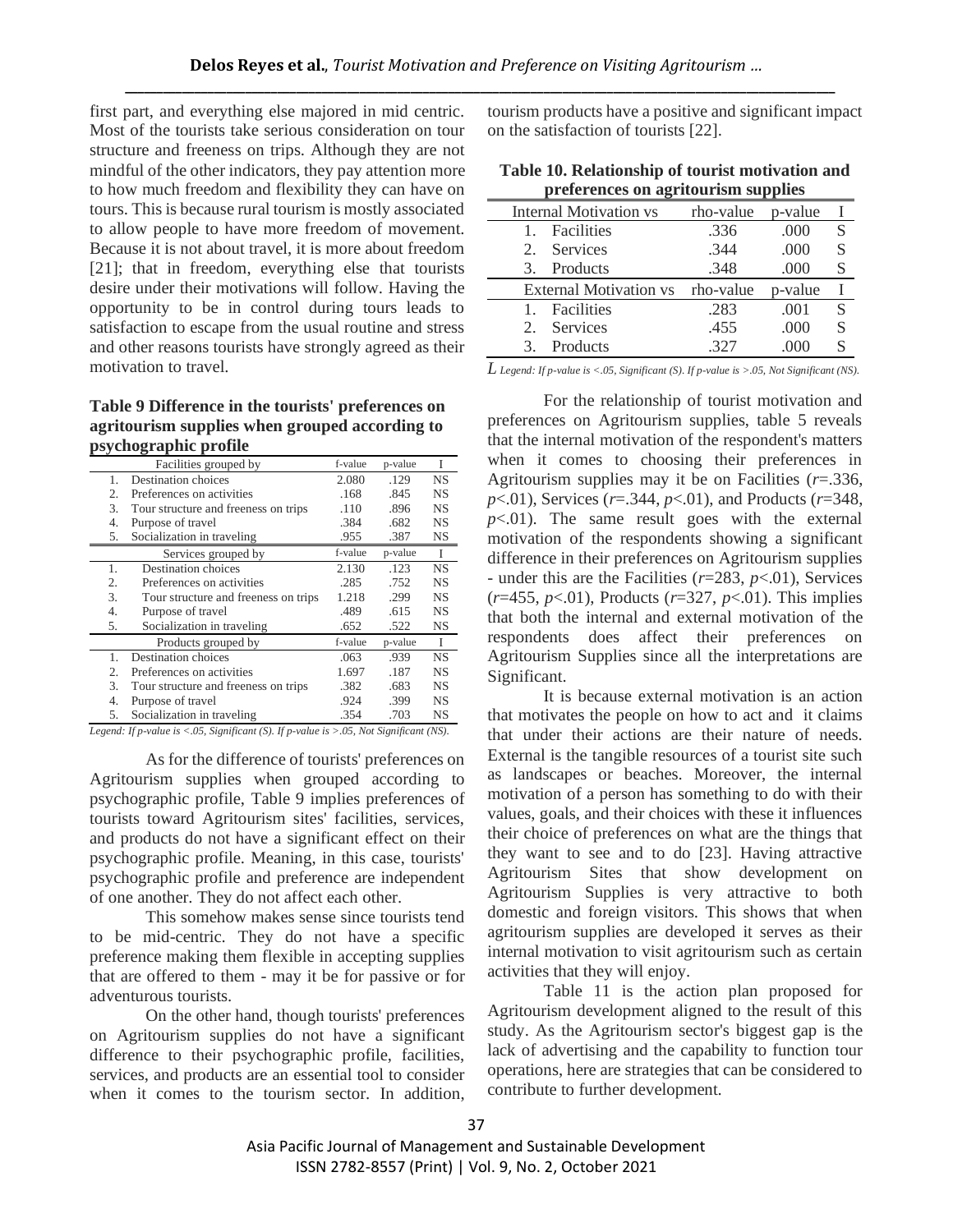|    |                                                                                                                                                                                                           | rabic 11. Action plan for agrituarism ucvelopment                                                                                                                                                                                                                                                                                                                                                                                                                                                                                                                                                                                                                                                                                                                                                                                                                                                                                                                                                                                                                                                                                                                                                                                  |                                                                                                                                                                                                                                                                                                                                                                                                                                                                    |
|----|-----------------------------------------------------------------------------------------------------------------------------------------------------------------------------------------------------------|------------------------------------------------------------------------------------------------------------------------------------------------------------------------------------------------------------------------------------------------------------------------------------------------------------------------------------------------------------------------------------------------------------------------------------------------------------------------------------------------------------------------------------------------------------------------------------------------------------------------------------------------------------------------------------------------------------------------------------------------------------------------------------------------------------------------------------------------------------------------------------------------------------------------------------------------------------------------------------------------------------------------------------------------------------------------------------------------------------------------------------------------------------------------------------------------------------------------------------|--------------------------------------------------------------------------------------------------------------------------------------------------------------------------------------------------------------------------------------------------------------------------------------------------------------------------------------------------------------------------------------------------------------------------------------------------------------------|
|    | Key Result Areas<br>1. Train and<br>educate local<br>farmers about<br>the functions<br>of tour<br>operations and<br>marketing.                                                                            | Strategies<br>Business owners and Agritourism organizations such as the<br>Department of Tourism (DOT) and Southeast Asian Regional<br>Center for Graduate Study and Research in Agriculture<br>(SEARCA) must build partnerships and provide training to<br>farmers and employees alike for them to have a more<br>extensive knowledge and skills that will be useful for to<br>sustain the site and attract more tourists at the same time.<br>Also, they can encourage farmers to participate as early as the<br>planning process.                                                                                                                                                                                                                                                                                                                                                                                                                                                                                                                                                                                                                                                                                               | Outcomes<br>With more extensive knowledge and<br>skills about tour operations and<br>marketing, farmers and business<br>owners will have further ideas and<br>opportunities on how the Agritourism<br>sites will be more attractive to<br>tourists and be sustained as well.                                                                                                                                                                                       |
|    | 2. Innovate and<br>initiate<br>infrastructures<br>that are<br>dynamic and<br>can cater to<br>both active<br>and passive<br>activities as<br>stated by their<br>preferences on<br>Agritourism<br>supplies. | Evaluate land capacity and the products available to be<br>offered.<br>They can adopt change and be innovative by starting new and<br>more dynamic facilities, services, and activities for tourists.<br>Such as in terms of:<br>Facilities: Overnight accommodations, bed and breakfast<br>"Glamping" (furnished tents or cabins), Camping sites<br>Services:<br>- Full-service day or overnight package with the inclusion of<br>activities and meals.<br>- Equipment rentals associated with activities offered<br>- Hands-on Experiences, Crafting<br>- Animal caring, Flower arranging<br>- Classes in planting, harvesting, cooking, and medicinal herbs<br>Products/Activities: Handcrafted products, Traditional and<br>unique delicacies, Souvenirs, Phytotherapy or herbal<br>supplements<br>Active Activities: ziplines, rock climbing, horseback riding<br>and guided hunting etc.<br>However, if such extreme activities are not preferred by<br>Agritourism owners, they can opt to offer more immersive<br>activities instead. And, they must still follow the limitations of<br>policies implemented by their locals.<br>Passive Activities: pick and eat or farm to table, farm<br>sightseeing, garden tours etc. | Agritourism<br>innovations like attractions to cater to<br>a wide range of markets or tourists<br>since facilities, services, and<br>products/activities are more<br>extensive.<br>There will be an increase in tourist<br>flow in this sector.<br>Note that facilities, services, and<br>products/activities vary depending of<br>course, on the land capacity of the<br>site. And that natural resources must<br>also be sustained                               |
| 3. | The<br>preservation<br>of the rural<br>character must<br>also be<br>prioritized to<br>be able to<br>cater to<br>tourists'<br>motivation.                                                                  | Evaluate structural barriers and resources that need to be<br>sustained.<br>Organize a set of levelled standards for agritourism supplies.<br>Such as infrastructure and product standards.<br>For example: A maximum of 30% of the land capacity must<br>only be allowed to contain man-made infrastructure and the<br>rest must be more connected to natural resources, mar it be<br>infrastructure, product, or services.<br>- Sites must comply with proper waste segregation or even<br>better, zero-waste management.                                                                                                                                                                                                                                                                                                                                                                                                                                                                                                                                                                                                                                                                                                        | Since development may require<br>attractions to further develop<br>infrastructure that may lessen the<br>rural character of the site,<br>establishing standards allows<br>Agritourism sites to have an idea of<br>the limitations they must comply<br>with. Moreover, Agritourism sites in<br>Laguna will have a uniform setting.<br>This will also satisfy tourists'<br>motivation on experiencing the<br>calmness of attraction out of its<br>natural character. |

## **Table 11. Action plan for agritourism development**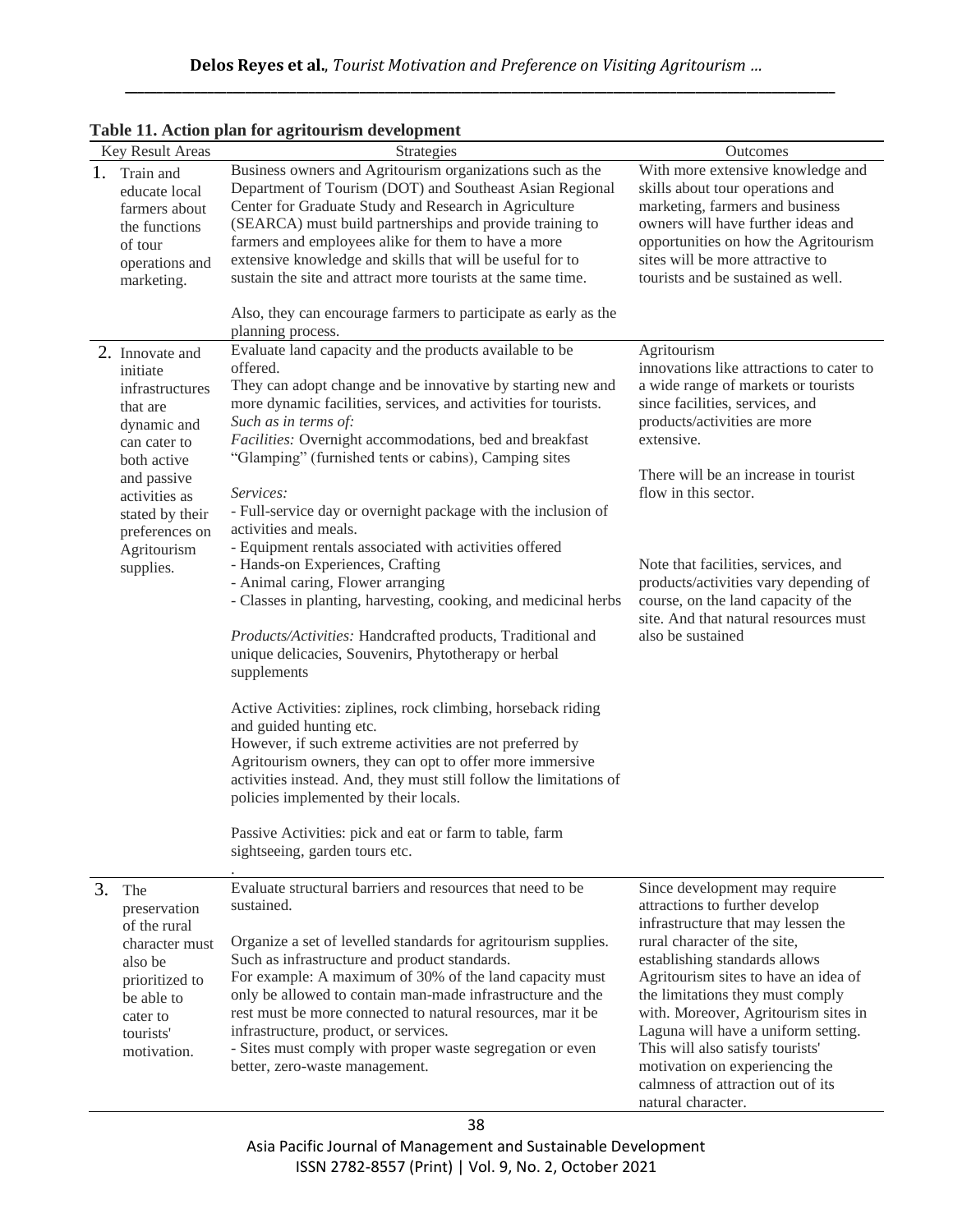## **Delos Reyes et al.**, *Tourist Motivation and Preference on Visiting Agritourism …* **\_\_\_\_\_\_\_\_\_\_\_\_\_\_\_\_\_\_\_\_\_\_\_\_\_\_\_\_\_\_\_\_\_\_\_\_\_\_\_\_\_\_\_\_\_\_\_\_\_\_\_\_\_\_\_\_\_\_\_\_\_\_\_\_\_\_\_\_\_\_\_\_\_\_\_\_\_\_\_\_\_\_\_\_\_\_\_\_\_\_\_\_\_\_\_\_\_\_\_\_\_\_\_\_\_\_\_\_\_\_\_\_**

| 4. | Work more on<br>advertising to<br>disseminate<br>awareness<br>about<br>Agritourism. | Start by using and instilling the word "Agritourism" and its<br>definition to the mass. Then, its capabilities to entertain the<br>public. Local government, Agritourism site owners, and<br>organizations alike must come together.<br>A specific Agritourism site can also introduce the special<br>cuisine that distinguishes them from any other site.<br>Introducing unique delicacies can serve as a brand to the<br>Agritourism site. | Agritourism will be more known, and<br>more tourists will consider visiting<br>Agritourism sites. |
|----|-------------------------------------------------------------------------------------|----------------------------------------------------------------------------------------------------------------------------------------------------------------------------------------------------------------------------------------------------------------------------------------------------------------------------------------------------------------------------------------------------------------------------------------------|---------------------------------------------------------------------------------------------------|
|----|-------------------------------------------------------------------------------------|----------------------------------------------------------------------------------------------------------------------------------------------------------------------------------------------------------------------------------------------------------------------------------------------------------------------------------------------------------------------------------------------------------------------------------------------|---------------------------------------------------------------------------------------------------|

*Note: People involved are the following but not limited to DOT, SEARCA, Local Government and Agritourism site owners, farmers, and employees alike.*

Through this study, it can be ascertained that urban tourists tend to have a mid-centric personality towards traveling. Meaning, they are the type of tourists who consider any kind of activities and products since they can be either outgoing adventurous or conservative, and passive. Therefore, it is essential for Agritourism sites to have a more extensive Agritourism supply. Tourists are both internally and externally motivated to visit Agritourism attractions affirming that they are mainly attracted for relaxation and to experience the calmness of rural settings. That is why, amidst all the development and innovations that this sector can adapt, the overall sustainability and natural resources of the attraction must be retained and preserved.

## **CONCLUSIONS AND RECOMMENDATIONS**

Based on the results, it can be deduced that tourists from urban areas mostly do not have specific extremes towards their personality in traveling. They are either adventurous or introverted. However, despite that they are open to options, these tourists still take seriously consideration the freedom they have as they travel. Being able to handle and budget their own time during tours is more important rather than following a structured itinerary. This is because tourists from urban areas are so used to the usual routine that requires them to follow a day-to-day schedule. This structured routine in their daily lives leads them to opt for a more relaxed expectation on their tours rather than a higher expectation.

With their personalities open for possibilities, a tourist from urban areas makes a huge contribution in the market since their personalities are wide-reaching allowing them to consider any product they are offered to. The tourist preferences and motivation which are internal and external are important when it comes to the Agritourism Supplies such as the Facilities, Services, and Products. The motivation and preferences on Agritourism supplies explain their behavior since their motivation is aligned to their preferences towards Agritourism supplies. Therefore, the motivation of the tourists affects their decision on Agritourism sites.

Creating innovative and dynamic facilities, services, and activities and making them accessible to everyone can be seen and considered as promoting inclusivity. However, innovation and development are as important as preserving the rural character of Agritourism attractions since this is what tourists are attracted to. And lastly, the use of advertising and marketing can help individuals, especially those in rural areas, be aware and gather more information on what agritourism is and what benefits and conveniences it has, and how it affects us.

From the conclusion, it can be recommended that Agritourism sites must be able to present a wide range of options for tourists - may it be active or passive activities. They must not focus on only a specific service. Enough of the traditional farm, there must be an innovation that still instils sustainability in this sector to be more appealing to tourists. With that, they will be able to welcome and facilitate more tourists, specifical tourists from urban areas.

Agritourism sites must evaluate and train their farmers, owners, and employees alike to be more knowledgeable of tour operations and advertising their products and services. Agritourism organizations and local governments must be willing to initiate partnerships with Agritourism sites and owners to further plan out and provide more information. Also, they can serve as an aid for funding for the innovations that Agritourism sites need for development.

Furthermore, research should address the structural barriers on facilities and how to overcome these whether it will affect nature if an expansion happens. More research studies are needed to identify the kind of service that the tourists prefer. There is a need to explore new products that will attract tourists. However, as development takes place, sustaining and preserving the rural character is also an essential factor to consider since this is the reason why tourists are motivated to visit Agritourism.

Future researchers may conduct a similar study and include variables that are not included in this research. Also, they may test to remove the mid centric in the Psychographic profile for a more specific extreme of tourists' personality in traveling. Or they can consider adding Agritourism site owners' perspective and capabilities in supplying the sector and relate it to tourists' demands.